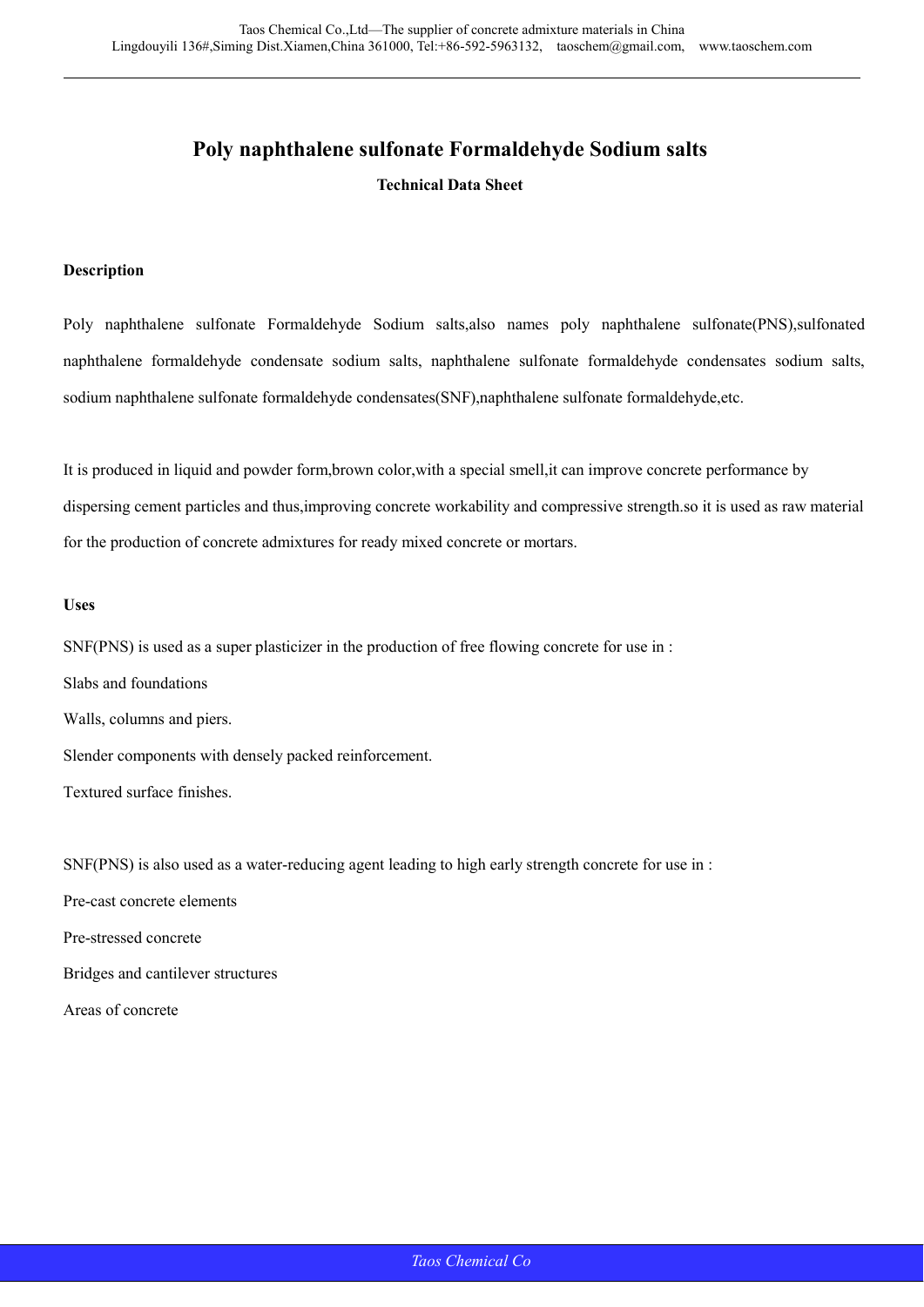#### **Advantages**

SNF provides the following properties :

As a superplasticizer :

Workability is greatly improved. Increased placeability in slender components with packed reinforcement.

Decreases the amount of vibration required.

Normal set without retardation.

Significantly reduces risk of segregation.

As a Water reducer :

Up to 20% reduction of water will produce 40% increasing in 28 days compressive strength.

#### **Method of use**

SNF(PNS) is used as a super plasticizer in the production of free flowing concrete for use in : Slabs and foundations Walls, columns and piers. Slender components with densely packed reinforcement. Textured surface finishes.

### **Technical Data**

**Ingredient:**sodium naphthalene sulfonate formaldehyde

**Sodium sulfate:**5%,20% two types

**Appearance:**Brown powder

**Specific Gravity :**0.6-0.75g/cm3

#### **Packing**

25 kg/bag,or Jambo bag,650kg/bag

## **Shelf Life**

Minimum 1 year if stored in original unopened container,